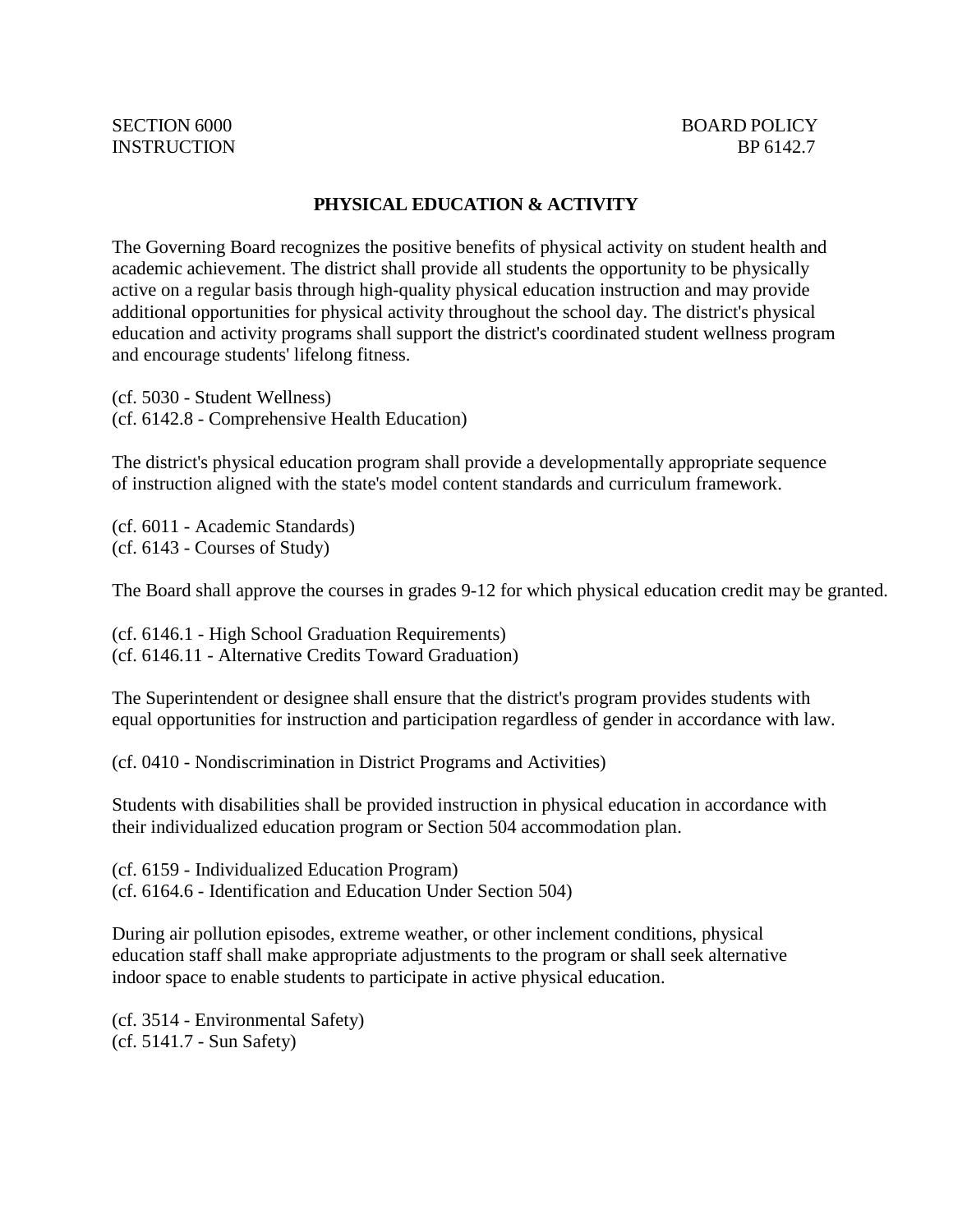# **Staffing**

Physical education instruction shall be delivered by appropriately credentialed teachers who may be assisted by instructional aides, paraprofessionals, and/or volunteers.

(cf. 1240 - Volunteer Assistance) (cf. 4112.2 - Certification) (cf. 4112.21 - Interns) (cf. 4113 - Assignment) (cf. 4222 - Teacher Aides/Paraprofessionals)

The district shall provide physical education teachers with continuing professional development, including classroom management and instructional strategies designed to keep students engaged and active and to enhance the quality of physical education instruction and assessment.

(cf. 4131 - Staff Development) (cf. 5121 - Grades/Evaluation of Student Achievement)

### **Physical Fitness Testing**

The Superintendent or designee shall annually administer the physical fitness test designated by the State Board of Education (FITNESSGRAM) to students in grades 5, 7, and 9. (Education Code 60800; 5 CCR 1041)

### **Temporary Exemptions**

The Superintendent or designee may grant a student a temporary exemption from physical education under the following conditions: (Education Code 51241)

The student is ill or injured and a modified program to meet his/her needs cannot be provided.

#### **Two-Year Exemptions**

With the student's consent, the Superintendent or designee may exempt a student from physical education courses for any two years during grades 11-12 provided that the student has satisfactorily met at least five of the six standards of the FITNESSGRAM in grade 9. (Education Code 51241)

The Superintendent or designee may administer the FITNESSGRAM to students in grades 10-11 who need to pass the test in order to qualify for a two-year exemption from physical education courses.

Students in grades 10-12 who have been granted a two-year exemption shall be offered a variety of elective physical education courses of not less than 400 minutes each 10 school days. (Education Code 51222)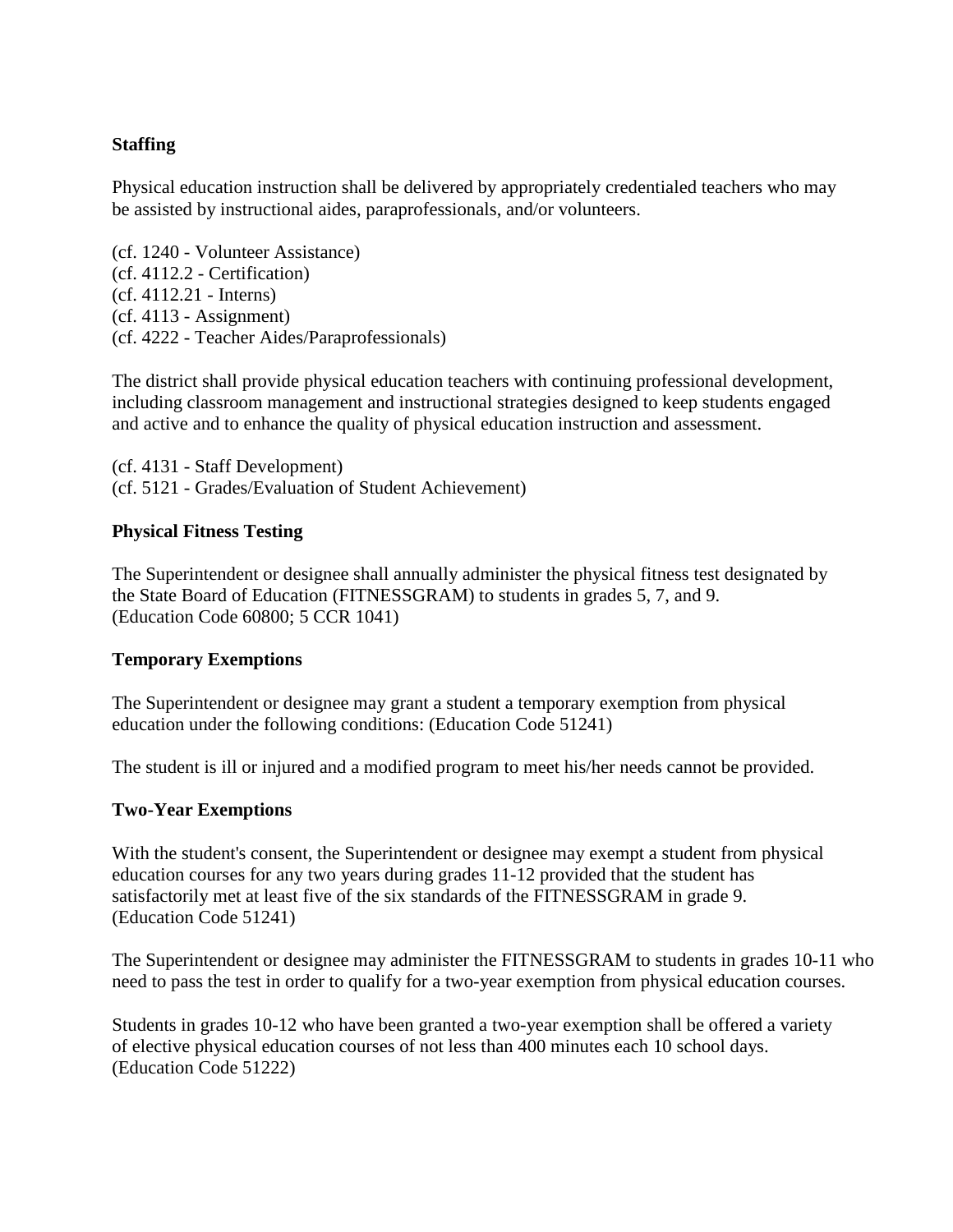Such students shall not be permitted to attend fewer total hours of courses and classes than they would have attended if enrolled in a physical education course. (Education Code 51241)

(cf. 6112 - School Day)

# **Permanent Exemptions**

The Superintendent or designee may grant a student a permanent exemption from physical education under any of the following conditions: (Education Code 51241)

The student is age 16 years or older and has been enrolled in grade 10 for one or more academic years. However, such a student shall not be permitted to attend fewer total hours of courses and classes than he/she would have attended if enrolled in a physical education course.

The student is enrolled as a postgraduate student.

The student is enrolled in a juvenile home, ranch, camp, or forestry camp school with scheduled recreation and exercise.

### **Other Exemptions**

The Superintendent or designee may grant a student an exemption from physical education under the following special circumstances:

Students in grade 11 and grade 12 who have not yet passed 5 of 6 assessments on the FITNESSGRAM may be exempted from physical education courses due to an academic need by counselor recommendation and with approval by the Principal or their designee and a review with signature by the Physical Education Department Chair (Education Code 51241 (c)(1))

When the student is in high school and is engaged in a regular school-sponsored interscholastic athletic program carried on wholly or partially after regular school hours. (Education Code 51242)

(cf. 6145.2 - Athletic Competition)

### **Program Evaluation**

The Superintendent or designee shall annually report to the Board each school's FITNESSGRAM results for each applicable grade level. He/she shall also report to the Board regarding the number of instructional minutes offered in physical education for each grade level, the number of two-year and permanent exemptions granted pursuant to Education Code 51241, and any other data agreed upon by the Board and the Superintendent or designee to evaluate program quality and the effectiveness of the district's program in meeting goals for physical activity.

(cf. 0500 - Accountability)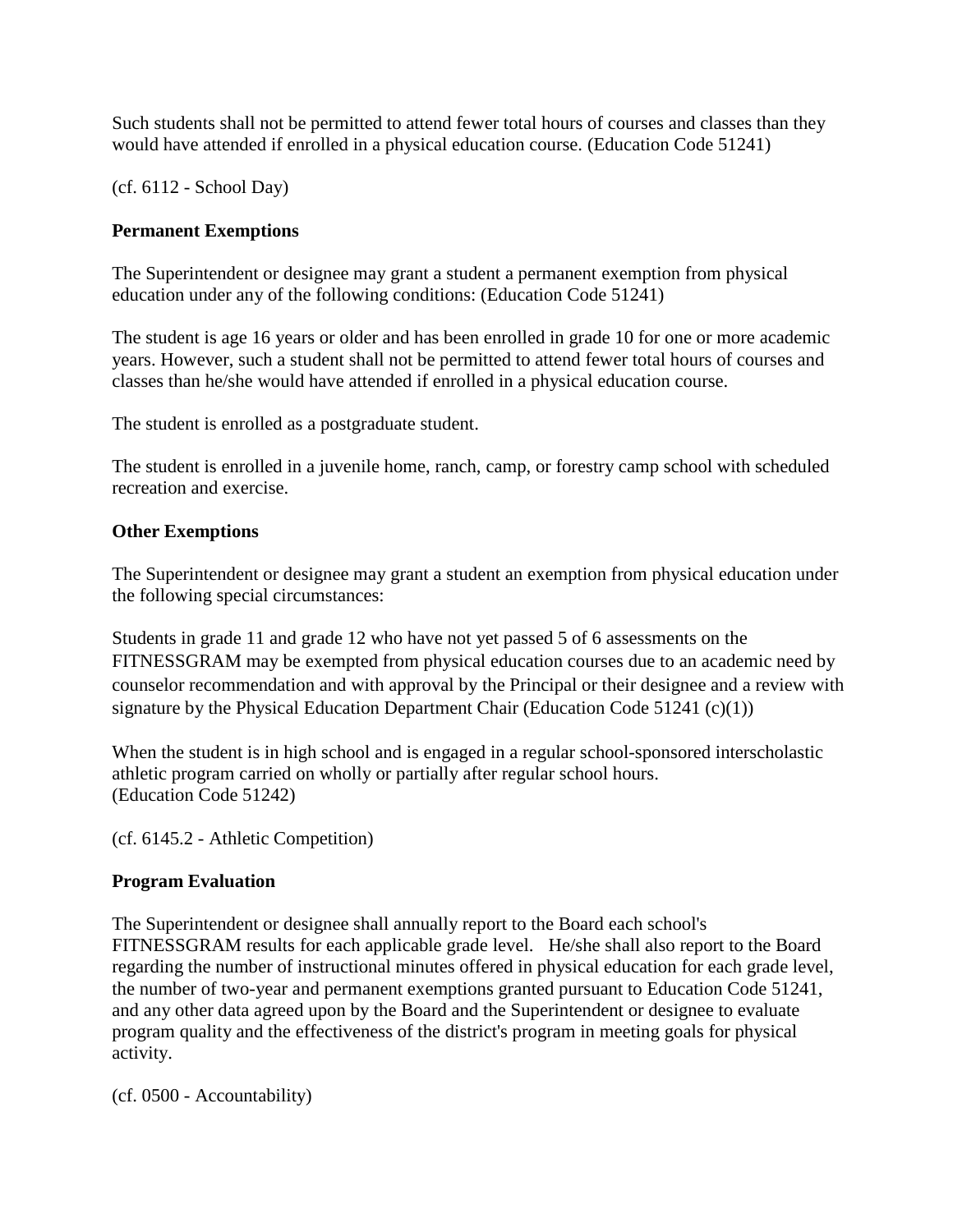(cf. 6190 - Evaluation of the Instructional Program)

Legal Reference:

EDUCATION CODE 33126 School accountability report card 33350-33354 CDE responsibilities re: physical education 35256 School accountability report card 44250-44277 Credential types 49066 Grades; physical education class 51210 Course of study, grades 1-6 51220 Course of study, grades 7-12 51222 Physical education 51223 Physical education, elementary schools 51241 Temporary, two-year or permanent exemption from physical education 51242 Exemption from physical education for athletic program participants 52316 Excuse from attending physical education classes 60800 Physical performance test

### CODE OF REGULATIONS, TITLE 5

1040-1048 Physical performance test 3051.5 Adapted physical education for individuals with exceptional needs 4600-4687 Uniform complaint procedures 10060 Criteria for high school physical education programs 80020 Additional assignment authorizations for specific credentials 80037 Designated subjects teaching credential; special teaching authorization in physical education 80046.1 Added authorization to teach adapted physical education

UNITED STATES CODE, TITLE 29 794 Rehabilitation Act of 1973, Section 504

UNITED STATES CODE, TITLE 42 1758b Local wellness policy

ATTORNEY GENERAL OPINIONS 53 Ops.Cal.Atty.Gen. 230 (1970)

COURT DECISIONS Doe v. Albany Unified School District (2010) 190 Cal.App.4th 668 Cal200 et al. v. San Francisco Unified School District et al. (2013), San Francisco Superior Court, Case No. CGC-13-534975 Cal200 et al. v. Oakland Unified School District et al. (San Francisco Superior Court, Case No. CPF-14-513959